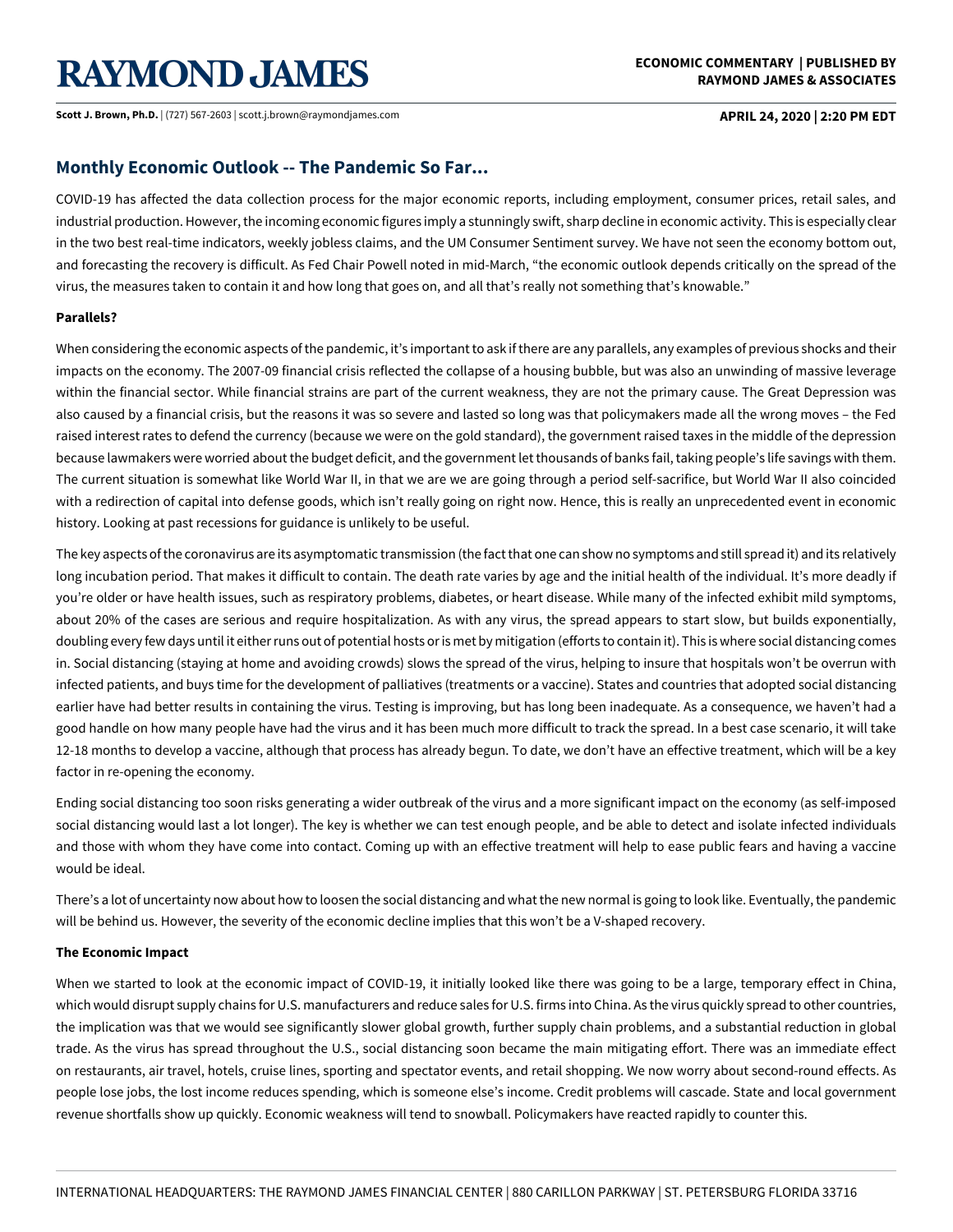While the near-term picture of the economy remains muddled, the incoming data have provided some clarity. The base-case outlook is that economic activity contracted in 1Q20. The advance estimate of GDP growth will be reported on April 29, and is likely to be around a -4% annual rate). A huge decline is anticipated for 2Q20 (advance estimate to be reported in late July). Bear in mind that GDP is a quarterly figure, but it's reported at an annual rate. So, an 8% decline in a single quarter would be reported as a -30% annual rate (as if that 8% decline were compounded over four quarters). At this point, with limited data, it looks as if second quarter GDP growth may be between -25% and -35%. We probably get a rebound in the second half of the year, leaving 4Q20 GDP 5%, or 10%, maybe even 20%, below the level of 4Q19.

Economic data are generally backward-looking and noisy. There's a lot of statistical uncertainty and seasonal adjustment difficulties even in the best of times. Prior to seasonal adjustment, March through June is a strong period for the U.S economy. We normally see more business creation and big gains in jobs, retail sales, and housing activity. Hence, the virus has hit at a very bad time. COVID-19 has had an effect on the collection of economic data, including many of the key figures (employment, consumer and producer prices, retail sales, and industrial production). So one should take the reported numbers with a grain of salt. However, the direction is pretty clear and the magnitude is large. Retail sales were reported to have fallen 8.7% in March. That reflected weakness in restaurants, department stores, clothing stores, gas stations, and auto dealerships. The March weakness was enough to push the retail sales for the first quarter to a -9.2% annual rate (relative to 4Q19). Prior to seasonal adjustment, retail sales edged up 0.2%, but rose 16.5% in March 2019 – that's a big shortfall relative to the usual seasonal pattern. Manufacturing output was reported down 6.3%, with sharp weakness in motor vehicle production, leaving a -7.1% annual rate in 1Q20. These are indicative of a sharp recession. Single-family housing starts are normally choppy, but fell 17.5% in March, down at a 3.5% annual rate in 1Q20.

We have two good real-time indicators for the economy, weekly jobless claims and the University of Michigan's Consumer Sentiment Index. The claims figures have been horrific, totaling more than 26 million over the last five weeks. That is inflated somewhat by the seasonal adjustment (unadjusted claims typically run low during this time of year). Prior to seasonal adjustment, 24.4 million have filed claims in the last five weeks – representing about 15% of the labor force (that's one out of seven workers). However, the claims data understate the weakness in the job market, many laid-off individuals (such as part-time workers or the self-employed) haven't been able to file (and some states have had problems processing claims). The CARES Act expands eligibility, so the claims numbers are going to remain elevated and in the near term.

The UM Consumer Sentiment Index and other confidence measures are widely followed by financial market participants, but consumers don't spend sentiment. Income is the key driver of consumer spending, along with wealth and the ability to borrow. Consumer sentiment doesn't add much to the spending outlook. However, sentiment figures are indicative of the fundamentals and arrive earlier than data on jobs and income. So when you see a big drop in consumer sentiment, that decline reflects a deterioration in the household sector fundamentals. The drop in April was the largest on record.

### **Policy Support**

In early March, we started to see dislocations in the credit markets, including the Treasury market (the most liquid market in the world). While there is limited evidence so far, we can expect to see issues with missed debt payments. Delinquencies are expected to build in the near term. There are mitigating efforts through the CARES Act, but these problems are still going to be there. Longer-term, insolvency and bankruptcy will be an issue for at a lot of companies. These are all very serious concerns.

In response to liquidity and credit concerns, the Federal Reserve has taken aggressive action. In two intermeeting cuts, the Fed lowered the target range for the fed funds rate to 0-0.25% and issued forward guidance (the Fed indicated that it expects to maintain these low levels of shortterm rates until it's confident that economy has weathered recent events and is on track to achieve its goals maximum appointment and priced stability). The Fed also restarted large scale asset purchase (what most people call quantitative easing) and then made that unlimited. The Fed will expand its balance sheet, buying as much as needed to provide liquidity it to the markets. The Fed has restarted a number of emergency credit and lending facilities that it had employed in response to the financial crisis and added a number of new ones. It's important to note that the Fed cannot give grants or take credit risk, but the Treasury can through the Fed. Some of the features of the CARES Act, such as the paycheck protection program are Treasury efforts done through the Fed (and the Fed can lever those up to some extent).

We've now had four phases of fiscal support from lawmakers in Washington, totaling about \$4 trillion or about 18% of GDP. These efforts include public health expenditures, an expansion of unemployment benefits, lending to small businesses, \$1200 "recovery rebate" checks to individuals, and additional funding for state and local governments. There have been some issues in implementation, especially in lending to small business, but that's not unusual. These things are rarely smooth. However, support has come rapidly.

One of the key concerns in the recovery process will be budget strains at the state and local government level. This was a problem in the recovery from the financial crisis. In the \$837 billion American Recovery and Reinvestment Act of 2009 (ARRA), a third of that was aid to the states. State

# **RAYMOND JAMES**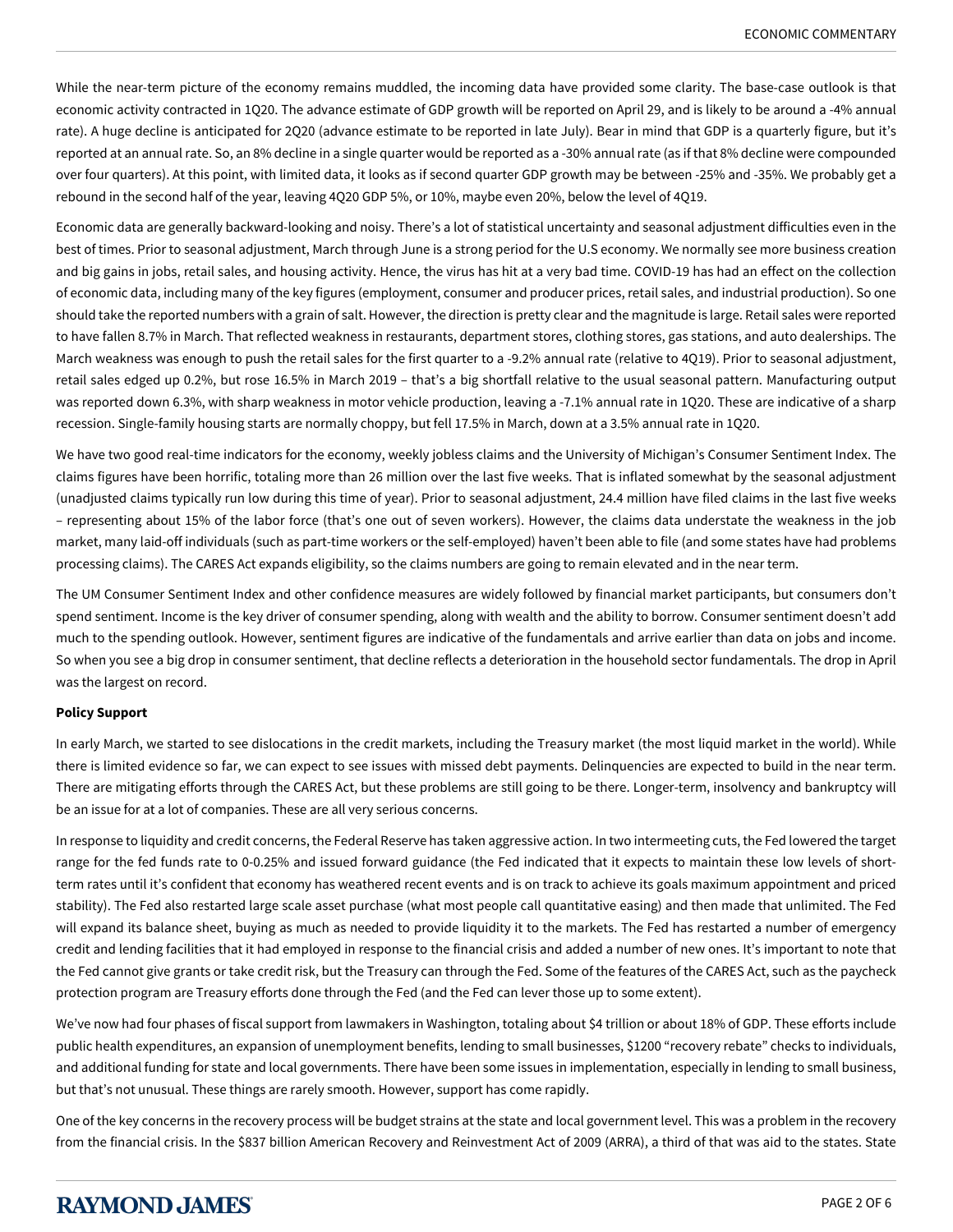and local governments have balanced budget requirements. In a downturn, spending increases and revenues decline. Even with federal support, strains on state and local government budget led to a huge amount of public-sector job losses in the early stages of the recovery. That was unusual. Normally, government jobs and spending provide some cushion in an economic downturn. Instead, government subtracted from GDP growth, weakening the pace of recovery. From late 2009, we lost about 700,000 state and local government jobs. These included police, firefighters, and teachers. It was only within the last year that we saw the level of state and local government payrolls recover. Legislators have provided support for state and local governments, but we know that a lot more will be needed.

In FY09, amid the worst of the financial crisis, the federal budget deficit hit \$1.4 trillion, or about 10% of GDP. Ahead of COVID-19, with the economy operating near full employment, the budget deficit had been running at a little more than \$1 trillion per year, or about 4.7% of GDP. Fiscal support measures to counter the effects of the virus will add another \$3 trillion, bring the deficit to around \$4 trillion or about 18% of GDP – and we will need more support in the weeks ahead.

Many investors are concerned about the expansion in the Fed's balance sheet and the increase in government borrowing. Will the Fed's actions lead to higher inflation? Will the surge in government borrowing create problems later on and how are we going to pay off the debt? These questions had also come up in the aftermath of the financial crisis and the answers are the same as they were then. Currently, deflation is more of a concern than inflation. Over the last several years, the Fed has struggled to achieve its 2% inflation goal (as measured by the PCE Price Index). In the near term, with demand weak, there should be little upward pressure on prices. There may be some concern that productive capacity will be diminished and supply chains disrupted enough to lead to shortages once demand picks up, but that doesn't seem likely. The Federal Reserve and other central banks have not abandoned their commitments to keep inflation under control over the long term. Amid strong demand for safe assets, the government has no problem borrowing. Interest rates are low. We, our kids, and our grandkids do not have to pay off the debt. We never paid off the debt from WWII. All we have to do is be able to roll over the debt and meet the interest payments – and that should not be a problem.

### **The Rest of the World**

While the focus of investors has been on the domestic economy, developments in the rest of the world will have significant implications on the U.S. economy and firms doing business abroad. In the April update to its World Economic Outlook, the IMF lowered its estimate for global growth in 2020 from +3% (in January) to -3% and stressed that the risks are weighted to the downside. China reported negative GDP growth for the first quarter. Its recovery will depend a lot on what happens in Europe and the U.S., as they are the country's key export markets. China has some fiscal and monetary space to support its economy. Europe's economy is undergoing a major contraction. There are limited prospects for fiscal coordination across Europe. Germany still favors tight budgets, while the southern economies will experience severe budget strains. This will seem familiar to Spain, Italy, and Greece, and we are likely to see a renewed euro crisis (which, if you recall, was a big deal for U.S. financial markets in the early part of our recovery). Emerging economies are unprepared. They have limited capacity in their healthcare systems to deal with the pandemic, and limited fiscal space to counter the economic impact. The outlook for the rest of the world implies a substantial hit to U.S. exports in the near term and probably lower export growth once the virus has passed. In addition, with the virus circulating around the world, there is a possibility it could return to the U.S., especially if we were to drop our vigilance. By definition, a pandemic is a worldwide phenomenon. To fight it, we need global coordination and cooperation.

### **Opening up the Economy**

Unwinding social distancing should be coordinated, gradual, in phases, with widespread testing, continued elevated hygiene, plenty of personal protective equipment, and contact tracing. The key to slowing a pandemic is to identify and isolate those infected. We need more testing. We need to identify those infected, trace who they have come into contact with, and isolate those individuals. The process should be dynamic, so that if the virus appears to be spreading more rapidly in one area, we can resume social distancing to tap that down. However, we could find that the opening up is uncoordinated, haphazard, and self-defeating. If we move too quickly, the virus will spread a lot more and social distancing, largely self-imposed, will last longer and the economic impact will be a lot larger.

Make no mistake, there is a trade-off between the economy and lives. That may sound cold, but as a society, we make these kind of choices all the time. In food and product safety, for example, there's always a trade-off between doing more to prevent unnecessary deaths and the cost of doing so. We could save tens of thousands of lives per year by setting the speed limit at 20 miles an hour, but we don't. We could prevent thousands of deaths from the flu by adopting social distancing every year, but we don't. Social distancing has helped to flatten the curve, slow the spread of the virus, and prevent our hospitals from being overrun. Without a widely available vaccine, we will make a trade-off. However, we clearly want to reduce that possibility of additional deaths as much as possible.

Forecasting the economy has been especially difficult over the last several weeks. The worst-case scenario one week becomes the base-case

# **RAYMOND JAMES**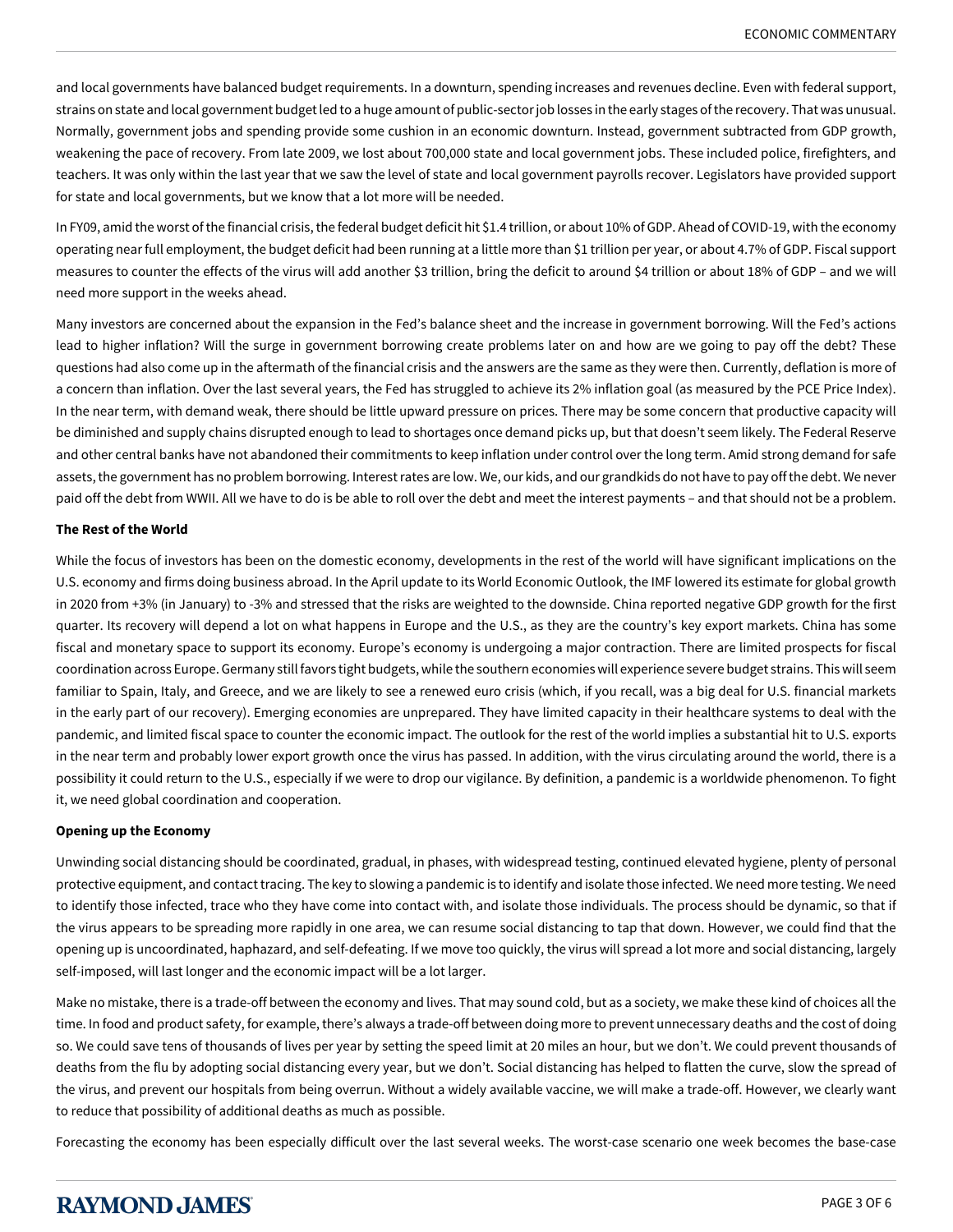scenario the next week. Figures on jobless claims have been horrific in recent weeks, leading to a very rapid deterioration in the near-term economic outlook. COVID-19 has affected data collection for most GDP components, adding to the usual noise and uncertainty in the headline growth figure. However, the March figures appear weak enough to push 1Q20 GDP growth below zero. Second quarter GDP will be much more severe.

There is a wider dispersion in expectations for the economy in the third and fourth quarter of this year and beyond. Clearly, the recovery is going to depend on how we end social distancing and how rapidly that occurs. Going into social distancing was uneven across states. Without central coordination, re-opening the economy will also be uneven. Some may go too soon, leading to a wider outbreak of the virus and greater economic damage in the long run.

In summary, there is still a lot of uncertainty about the virus and the economic impact. The economic data will be distorted in the near term, but we do know that this is going to be a very large sharp hit to GDP growth in 2Q20. The U.S. economy should rebound, but gradually – and there are downside risks in getting the re-opening wrong. Credit conditions are worrisome in the near term. There are a lot of questions about missed debt payments and so on, but we should see strains helped somewhat by the Fed's liquidity injections. Fiscal support is large. It won't prevent the economy from weakening, but it should help to lessen the damage and should aid in the recovery. Anecdotally, there is severe hardship for those at the lower rungs of the economy. The Fed's survey of consumer finances had noted that half of all households did not have the means to deal with an unexpected bill of \$400. Food banks around the country have been overwhelmed, although we should see some improvement as food distribution networks are re-worked.

There will be some significant long-term changes to the U.S. economy once the pandemic has passed. Individuals may be less likely to travel, to go out to restaurants, or to go to theaters and sporting events. Households may increase their savings (spending less out of income). We will definitely see some changes in global trade, not just in supply chain issues, but in the amount of the global trade.

This ought to be a stock pickers market. Investors should focus on companies with strong balance sheets, adequate cash flows, and good prospects for survival. The market focus is long-term and investors remain generally optimistic, but there is likely to be a lot of volatility in the near term as the outlook shifts.

Pandemics have often changed the course of history. (M20-3058940)

**Notes on the forecast:** The table represents a crude forecast of GDP growth. Obviously, there is a lot of uncertainty about the re-opening of the economy and there are downside risks of moving too rapidly. However, this is not going to be a V-shaped recovery. The level of economic activity at the end of the year will be lower than before the pandemic.

| GDP (%) 3Q19 4Q19 1Q20 2Q20 3Q20 4Q20 1Q21 2Q21 |                                                      |  |  |  |
|-------------------------------------------------|------------------------------------------------------|--|--|--|
|                                                 | $q/q$ +2.1 +2.1 -3.8 -32.0 +5.0 +7.5 +6.5 +6         |  |  |  |
|                                                 | $\sqrt{y}/y$ +2.1 +2.3 +0.6 -9.1 -8.5 -7.3 -4.9 +6.2 |  |  |  |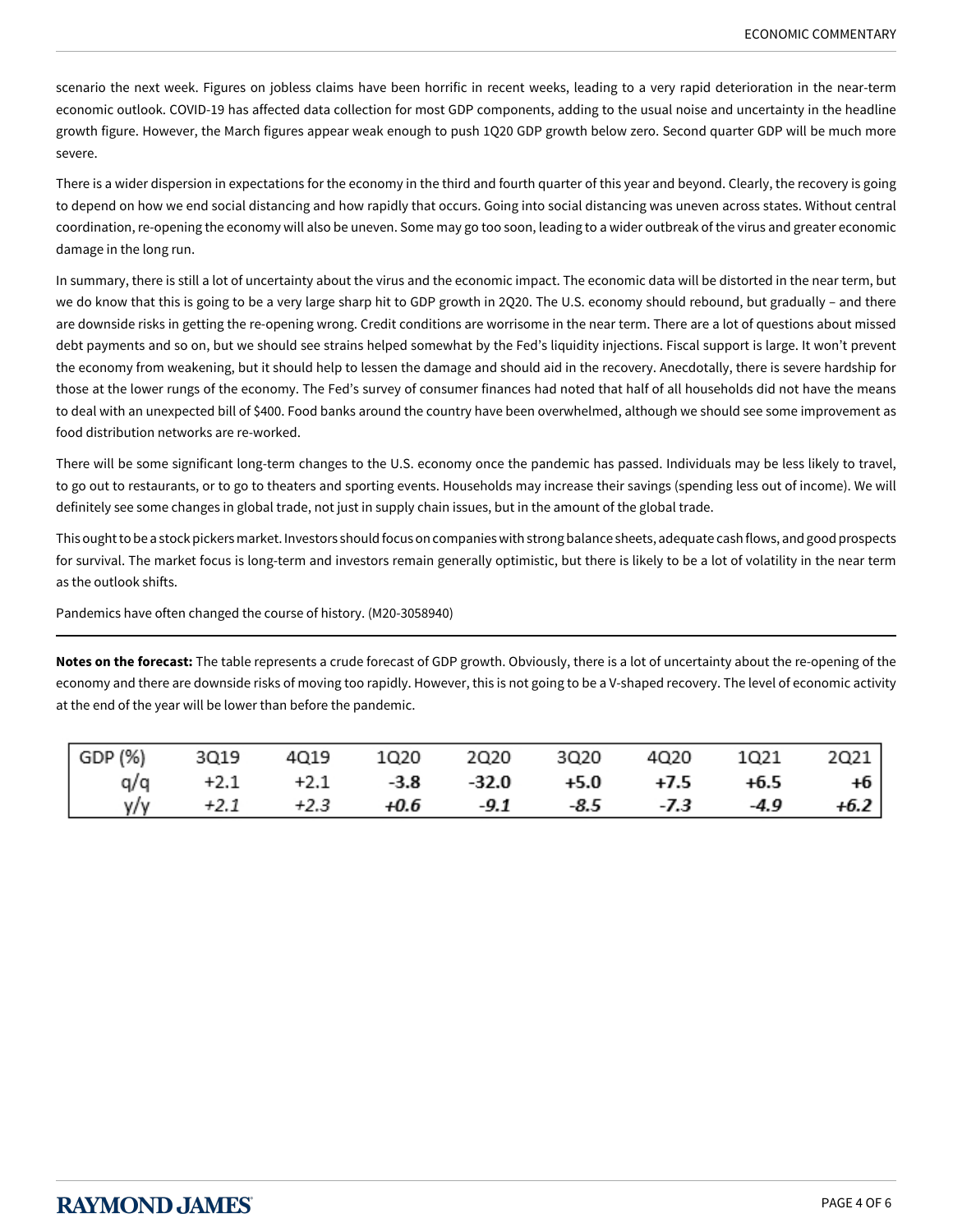# **IMPORTANT INVESTOR DISCLOSURES**

This material is being provided for informational purposes only. Expressions of opinion are provided as of the date above and subject to change. Any information should not be deemed a recommendation to buy, hold or sell any security. Certain information has been obtained from third-party sources we consider reliable, but we do not guarantee that such information is accurate or complete. This report is not a complete description of the securities, markets, or developments referred to in this material and does not include all available data necessary for making an investment decision. Prior to making an investment decision, please consult with your financial advisor about your individual situation. Investing involves risk and you may incur a profit or loss regardless of strategy selected. There is no guarantee that the statements, opinions or forecasts provided herein will prove to be correct.

Sector investments are companies engaged in business related to a specific sector. They are subject to fierce competition and their products and services may be subject to rapid obsolescence. There are additional risks associated with investing in an individual sector, including limited diversification.

Commodities and currencies investing are generally considered speculative because of the significant potential for investment loss. Their markets are likely to be volatile and there may be sharp price fluctuations even during periods when prices overall are rising.

Links to third-party websites are being provided for informational purposes only. Raymond James is not affiliated with and does not endorse, authorize, or sponsor any of the listed websites or their respective sponsors. Raymond James is not responsible for the content of any third-party website or the collection or use of information regarding any websites users and/or members.

This report is provided to clients of Raymond James only for your personal, noncommercial use. Except as expressly authorized by Raymond James, you may not copy, reproduce, transmit, sell, display, distribute, publish, broadcast, circulate, modify, disseminate, or commercially exploit the information contained in this report, in printed, electronic, or any other form, in any manner, without the prior express written consent of Raymond James. You also agree not to use the information provided in this report for any unlawful purpose. This report and its contents are the property of Raymond James and are protected by applicable copyright, trade secret, or other intellectual property laws (of the United States and other countries). United States law, 17 U.S.C. Sec. 501 et seq, provides for civil and criminal penalties for copyright infringement. No copyright claimed in incorporated U.S. government works.

### **Index Definitions**

The **S&P 500** is an unmanaged index of 500 widely held stocks that is generally considered representative of the U.S. stock market.

The **Dow Jones Industrial Average (DJIA)** is a price-weighted average of 30 significant stocks traded on the New York Stock Exchange (NYSE) and the NASDAQ.

The **NASDAQ Composite** is a stock market index of the common stocks and similar securities listed on the NASDAQ stock market.

The **MSCI World All Cap Index** captures large, mid, small and micro-cap representation across 23 Developed Markets (DM) countries. With 11,732 constituents, the index is comprehensive, covering approximately 99% of the free float-adjusted market capitalization in each country.

The **MSCI EAFE (Europe, Australasia, and Far East)** is a free float-adjusted market capitalization index that is designed to measure developed market equity performance, excluding the United States & Canada. The EAFE consists of the country indices of 21 developed nations.

The **MSCI Emerging Markets Index** is designed to measure equity market performance in 23 emerging market countries. The index's three largest industries are materials, energy, and banks.

The **Russell 2000** index is an index measuring the performance of approximately 2,000 smallest-cap American companies in the Russell 3000 Index, which is made up of 3,000 of the largest U.S. stocks.

The **NYSE Alerian MLP** is the leading gauge of energy infrastructure Master Limited Partnerships (MLPs). The capped, float-adjusted, capitalization-weighted index, whose constituents earn the majority of their cash flow from midstream activities involving energy commodities, is disseminated real-time on a price-return basis (AMZ) and on a total-return basis (AMZX).

The **Barclays Intermediate Government/Credit Bond** index measures the performance of U.S. Dollar denominated U.S. Treasuries, governmentrelated and investment grade U.S. corporate securities that have a remaining maturity of greater than one year and less than ten years.

The **Euro Stoxx 50 Index** is a market capitalization weighted stock index of 50 large, blue-chip European companies operating within Eurozone nations. Components are selected from the Euro STOXX Index which includes large-, mid- and small-cap stocks in the Eurozone.

The **China CSI 300** is a capitalization-weighted stock market index designed to replicate the performance of top 300 stocks traded in the Shanghai and Shenzhen stock exchanges. It had a sub-indexes CSI 100 Index and CSI 200 Index.

The **S&P 500 Futures** is a capitalization-weighted index of 500 stocks. The index is designed to measure performance of the broad domestic economy through changes in the aggregate market value of 500 stocks representing all major industries.

The **DJIA Futures** is a stock market index futures contract traded on the Chicago Mercantile Exchange`s Globex electronic trading platform. Dow

# **RAYMOND JAMES**